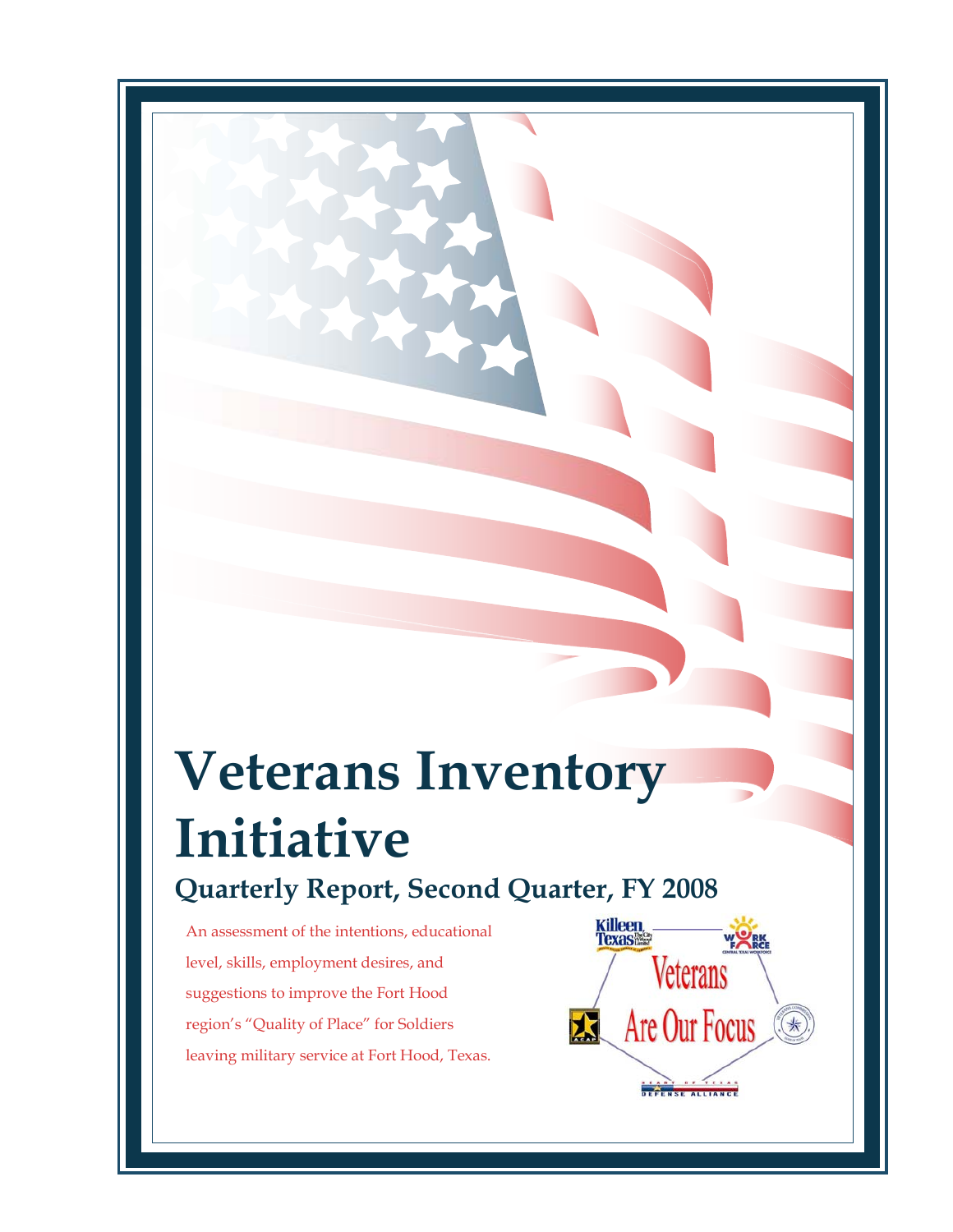

#### **Quarterly Report: 2nd Quarter, FY 2008** (January – March 2008)

**A. BACKGROUND**: *Operation Economic Transformation* is the Greater Killeen Chamber of Commerce plan to identify, measure, and capitalize on new and emerging economic development opportunities present in the Fort Hood region. One key recommendation was to regularly administer a survey designed to capture insightful information regarding the skills and desired career fields of veterans separating from military service at Fort Hood. In July 2006, the following parties entered into a Memorandum of Understanding (MOU) to routinely inventory the intentions, educational level, skills, employment desires, and suggestions of separating Soldiers in order to improve the Fort Hood regional "Quality of Place":

- Fort Hood Adjutant General/Army Career and Alumni Program (ACAP)
- Workforce Solutions of Central Texas Board
- Workforce Solutions of Central Texas Service Centers
- Greater Killeen Chamber of Commerce
- Heart Of Texas Defense Alliance
- Texas Veterans Commission

Data is collected via a voluntary twelve-question survey administered during either the Transition Assistance Program (TAP) workshop or installation final clearance<sup>1</sup>. The purpose for the collection and analysis of this data is threefold:

 1. Develop and retain the region's skilled and motivated military Veteran workforce;

 2. Foster innovation and entrepreneurship; retain existing businesses, and attract new business to the region; and

 3. Align the efforts of the participating agencies to enhance options for current and future/potential residents.

# **B. DEMOGRAPHICS**

For the 2nd Quarter (January through March 2008):

 1. 1066 Soldiers completing their military service at Fort Hood responded to the survey.

 2. 74 percent of respondents were leaving military service prior to becoming retirement-eligible (576 reponses/54%), or were being medically discharged (217 responses/20%).

3. 25 percent (271 respondents) were retiring after 20 or more years of service.

<sup>&</sup>lt;sup>1</sup> Retiring Soldiers may participate in TAP up to two years prior to their retirement date, while non-retiring Soldiers may participate up to one year in advance. However, the Transition Services Manager reports the majority of soldiers attend the TAP workshop 6 months or less before separation.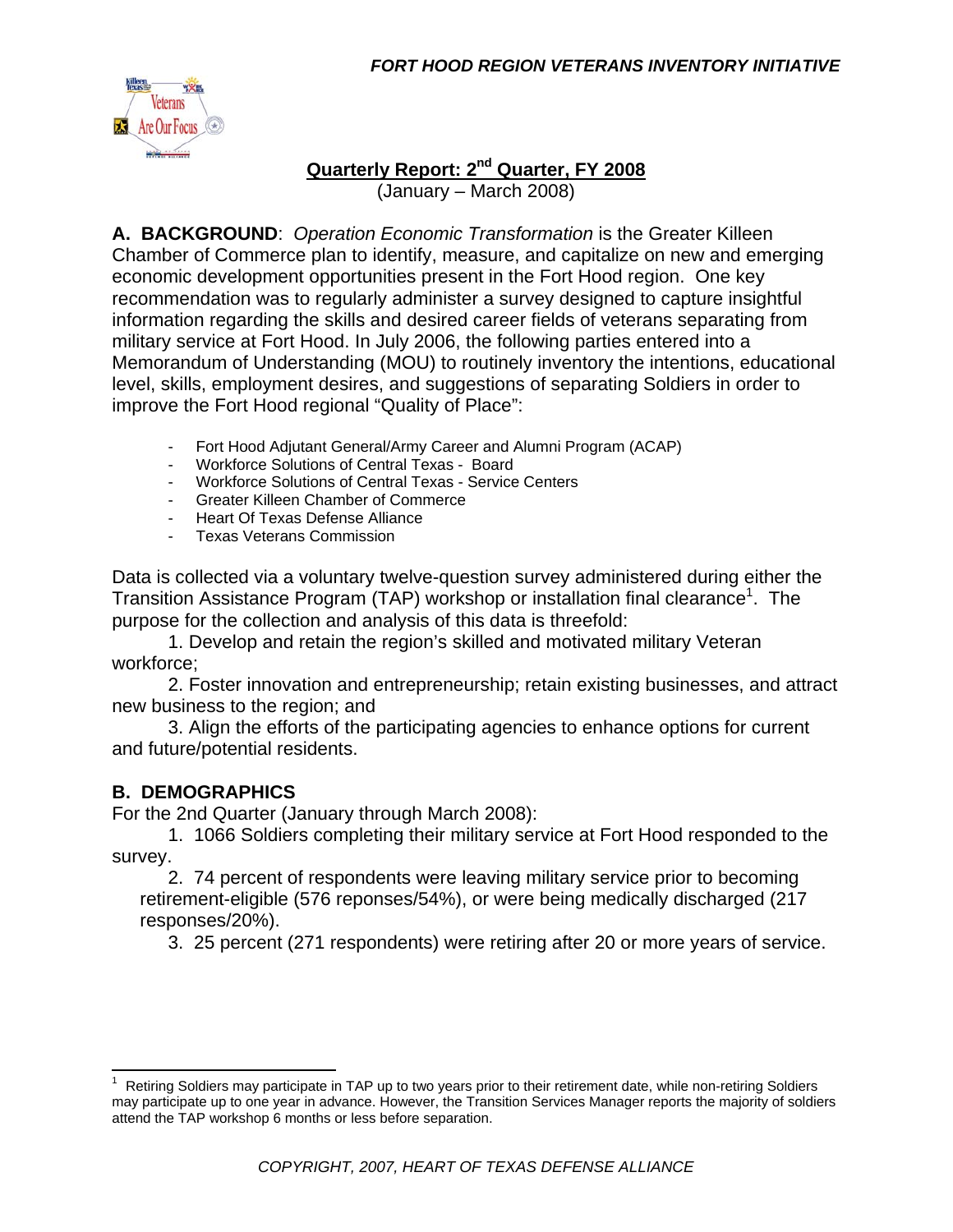

## **DEMOGRAPHIC DISTRIBUTION**



- 4. For the year-to-date (September 2007 March 2008)
	- a. 1687 Soldiers completing their service have responded to the survey.
	- b. 871 (51.6%) were in the category of ETS/Administrative discharge
	- c. 412 (24.4%) were being medically discharged

d. 402 (23.8%) indicated their intention to retire with 20-plus years of military service.

Percentages according to the reason cited for leaving the service by quarter and for calendar year 2007 are as follows:



 5. Trends. The number of soldiers separating from the military due to medical discharge continues to increase. Creation of Warriors In Transition Units (WTU) has resulted in more efficiencies in the medical evaluation process; the increase is likely due to reducing the backlog of medical dispositions of soldiers assigned to the Fort Hood WTU.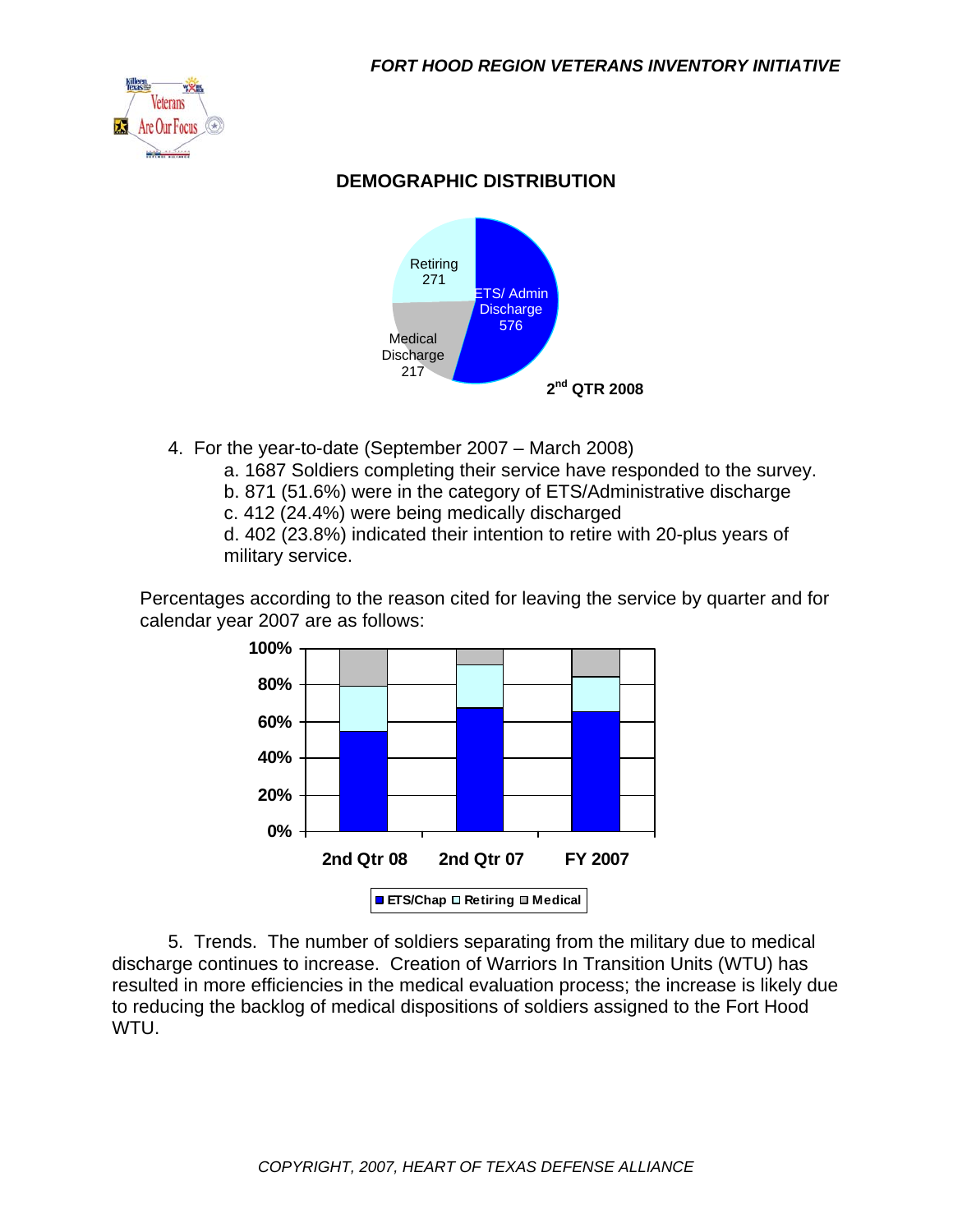

**C. INTENTIONS ON STAYING IN THE REGION**: The respondents were surveyed regarding their intentions about remaining in the region (within 30 miles of Fort Hood – generally equating to the Temple-Killeen-Fort Hood Metropolitan Statistical Area) when their service ended.

 1. 411 respondents (representing 38.5% of all respondents) indicated they intended to stay in the region.

This data represents:

a. 185 retirees (68% of all retirement eligible respondents)

b. 226 (28.4%) non-retirement eligible respondents

c. 208 (19.5%) responded they did not intend to stay in the region, but would do so if desirable employment were available.

INTENDING TO STAY IN THE REGION WHEN SERVICE ENDS



 2. For the year-to-date (September 2007 to March 2008) a total of 659 Soldiers (39% of all respondents) leaving the service at Fort Hood indicated they intended to remain in the region once their service was completed.

3. Trends and Conclusions. The number of respondents to the  $2^{nd}$  Quarter survey was higher than the previous quarter. On average, 38.5 percent of the respondents indicate they intend to remain in Central Texas when their service ends. In the  $2^{nd}$  Quarter, 232 (21.7%) additional respondents would stay in the region if desirable employment were available.

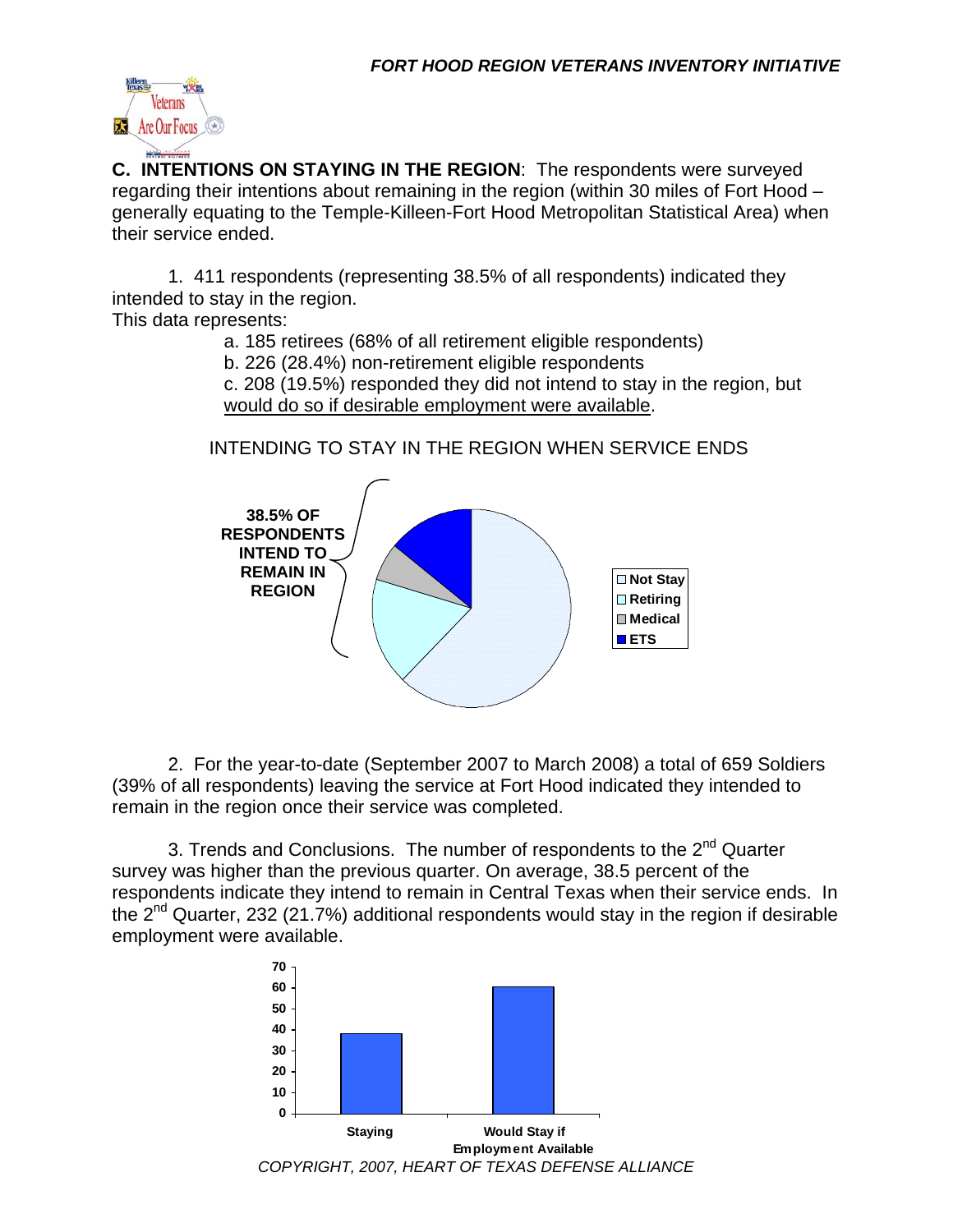

For the year to date, 20 percent of Soldiers leaving Central Texas would stay if the type of employment the respondent's desire was available. Retiring Soldiers represent 277 of the number remaining in the region – an average of 46 per month.

 4. While the Veterans Inventory Initiative only surveys the intent of Soldiers departing the service, it is possible to more accurately track the disposition of the retiring population, using annual data from the Retired Army Personnel System, which provides the actual numbers of retired Soldiers to zip code level. Comparing February 2008 to January 2007, there were 16,459 retires living in the Killeen-Temple-Ft. Hood MSA, an increase of 420. . All cities, excluding Copperas Cove, Salado and Lampasas experienced growth rates exceeding the MSA average.

|                       | JANUARY 2007 | <b>FEBRUARY</b><br>2008 | <b>DIFFERENCE</b> | % CHANGE |  |
|-----------------------|--------------|-------------------------|-------------------|----------|--|
| <b>KILLEEN</b>        | 7556         | 7798                    | 239               | 3        |  |
| <b>COPPERAS COVE</b>  | 2998         | 2991                    | $-7$              | $\Omega$ |  |
| <b>HARKER HEIGHTS</b> | 1697         | 1770                    | 73                | 4        |  |
| <b>TEMPLE</b>         | 1058         | 1097                    | 39                | 3.6      |  |
| <b>KEMPNER</b>        | 843          | 880                     | 37                | 4        |  |
| <b>BELTON</b>         | 792          | 806                     | 14                | 1.7      |  |
| <b>LAMPASAS</b>       | 342          | 340                     | $-2$              | $\Omega$ |  |
| <b>GATESVILLE</b>     | 327          | 339<br>12               |                   | 3.6      |  |
| <b>NOLANVILLE</b>     | 224          | 239                     | 15                | 6        |  |
| <b>SALADO</b>         | 202          | 199                     | $-3$              | 0        |  |
| <b>MSA</b>            | 16039        | 16459                   | 420               | 2        |  |

The military retiree rate of growth for north Texas (174 counties less the Killeen-Temple-Fort Hood MSA) was 2 percent for the same period.

The data for rates of growth remains relatively consistent this quarter with 6 communities exceeding the MSA growth rate. We will continue to monitor retiree data during 2008 to determine the potential relationship between intent and the number of retirees that actually remain in the region. The survey data clearly indicates that the availability of desirable employment plays a major role in the intention to remain in the area. In April 2008, the Texas Comptroller certified that the direct annual economic impact of military retirees and surviving annuitants in the Killeen, Temple, Fort Hood MSA (Bell, Coryell and Lampasas counties) equates to \$791.5 million.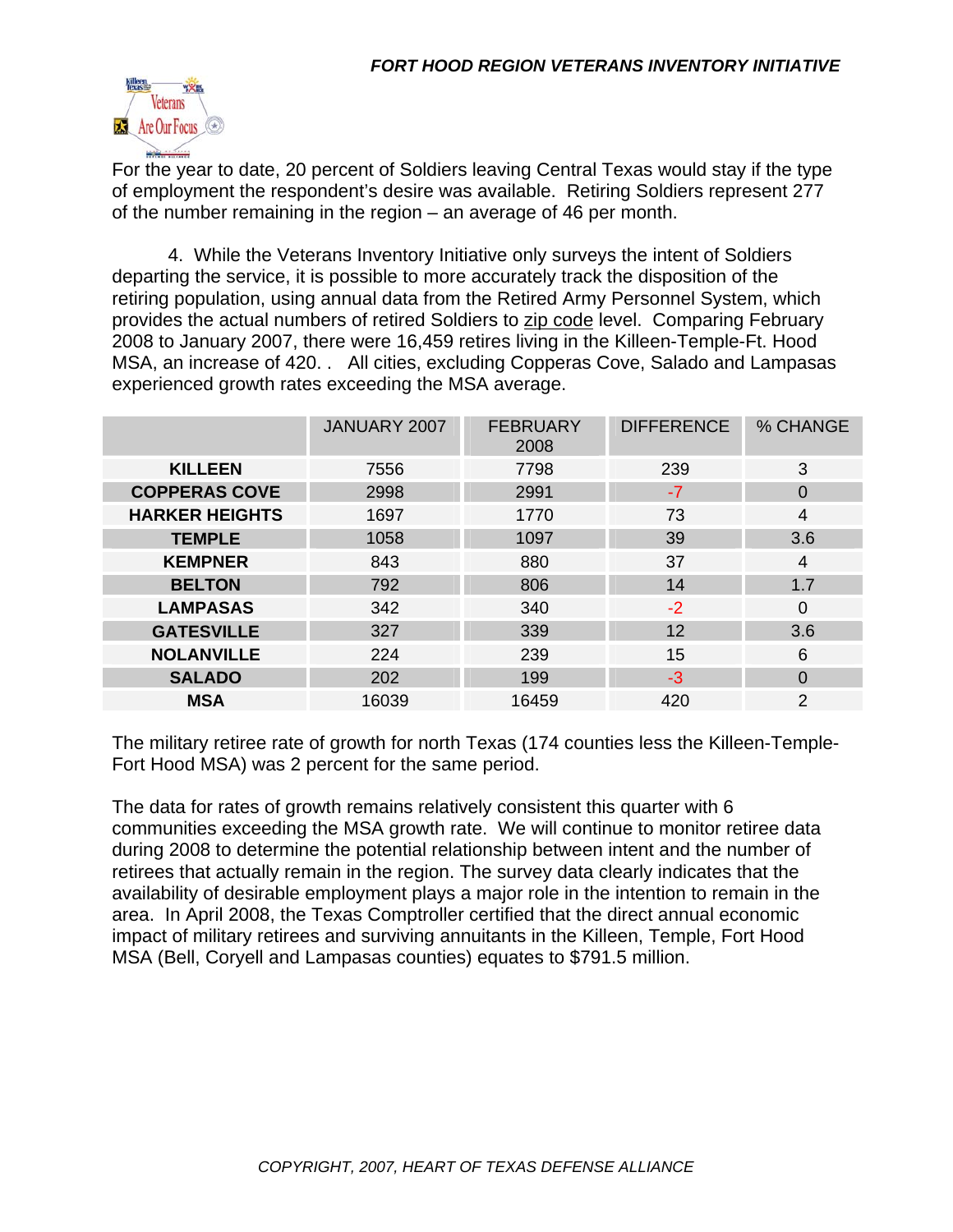

**D. MILITARY OCCUPATIONAL SPECIALTY (MOS) ANALYSIS:** Departing Soldiers represent 143 different Military Occupational Specialties. However, 77 percent (764 respondents) can be grouped into five general areas: Combat Arms,

Maintainers/Repairers, Logistics/ Transportation, Info Technology/ Communications and Medical.



#### **COMBAT ARMS**

Given the units at Fort Hood (seven Brigade Combat Teams and one Fires Brigade) and deployment cycles, the number of Combat Arms Soldiers leaving the service is predictable. Most, if not all, will be combat veterans of the Iraq/Afghanistan campaigns, which have a distinctive small-unit focus by their nature. Therefore, in addition to the skills listed below, these Soldiers would likely have extensive leadership and staff planning skills that far surpass those of their civilian peers.

Soldiers in combat arms comprise 23.7 percent of the reported fields.

| Infantry $(86)$              | Member or leader who individually employs small arms/heavy anti-   |
|------------------------------|--------------------------------------------------------------------|
|                              | armor weapons in support of combat operations                      |
| Field Artillery (48)         | Operate or supervise high technology cannon artillery weapons,     |
|                              | automated tactical data systems, intelligence activities, target   |
|                              | processing, radar operations, artillery surveying operations, or   |
|                              | meteorological observation                                         |
| <b>Air Defense Artillery</b> | Operate command/control/communications/computer information        |
| (17)                         | systems or the lightweight, highly mobile Avenger or medium weight |
|                              | Patriot Air Defense Missile systems.                               |
| Armor $(85)$                 | Member or leader who employs main battle tanks or cavalry fighting |
|                              | vehicles in combat operations, and performs reconnaissance and     |
|                              | security.                                                          |
|                              |                                                                    |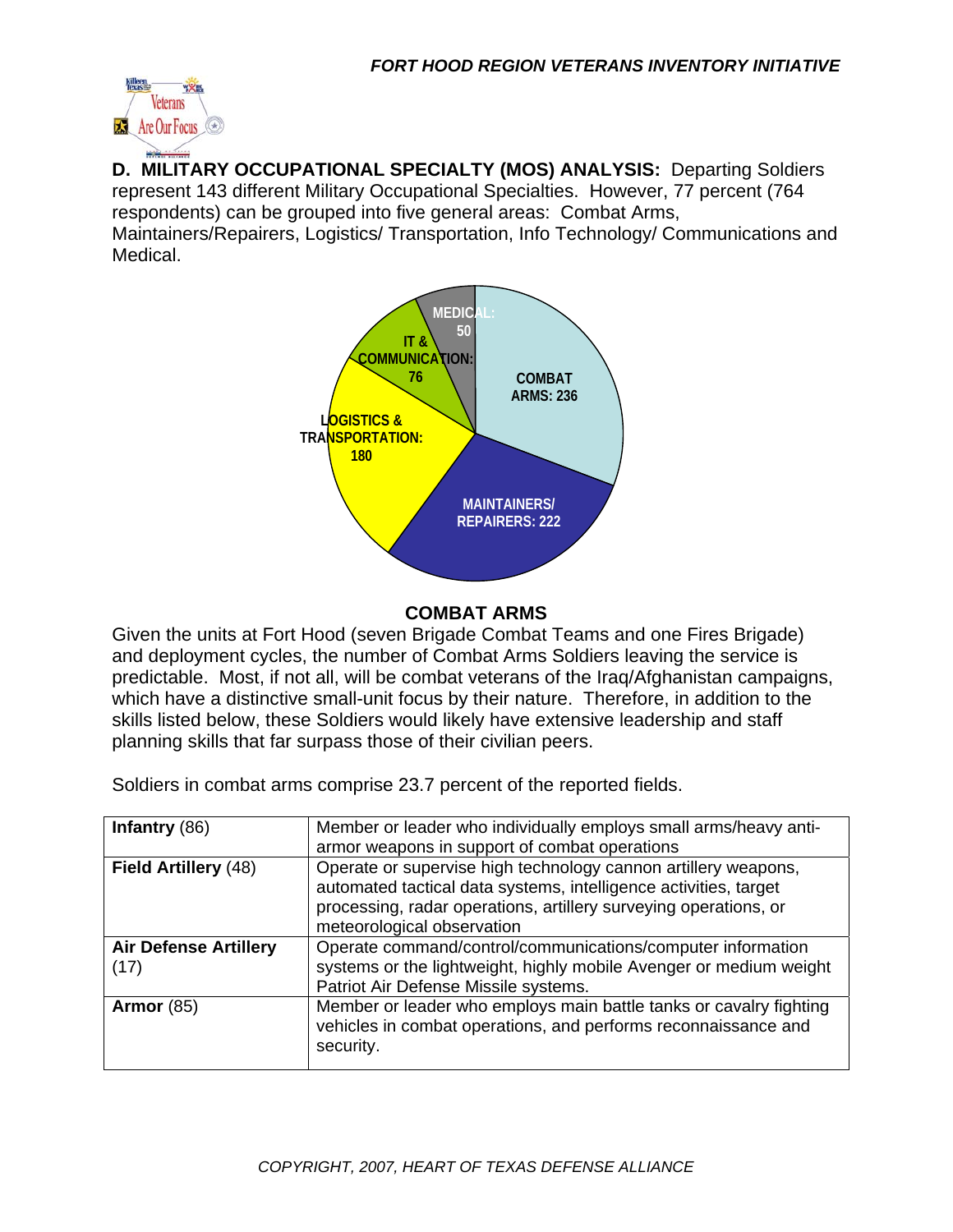

## **MAINTAINERS/ REPAIRERS**

Soldiers that work in the field of maintenance and repair comprise 22.3 percent of the population.

| <b>Tracked Vehicle</b><br>Mechanics (73) | Perform or supervise unit maintenance, diagnose, and troubleshoot<br>malfunctions on gas turbine and diesel power plants; the suspension,<br>steering, hydraulics, auxiliary power units, and the armament/fire<br>control systems on tracked vehicles including the M1 Abrams main<br>battle tank and Bradley Fighting Vehicle.                              |
|------------------------------------------|---------------------------------------------------------------------------------------------------------------------------------------------------------------------------------------------------------------------------------------------------------------------------------------------------------------------------------------------------------------|
| <b>Wheeled Vehicle</b>                   | Supervise and perform unit, direct support and general support level                                                                                                                                                                                                                                                                                          |
| Mechanics (51)                           | maintenance and recovery operations on light and heavy wheeled                                                                                                                                                                                                                                                                                                |
|                                          | vehicles, their associated trailers and material handling equipment.                                                                                                                                                                                                                                                                                          |
| Special purpose (35)                     | 10 different low-density fields that require a degree of technical skills<br>that would support the repair and maintenance of Army vehicles and<br>equipment. These skills include metal workers (welders),<br>machinists, small arms and fire control repair, power generation and<br>special purpose equipment (such as HVAC and refrigeration<br>systems). |
| <b>Aviation repairers (15)</b>           | 13 different enlisted specialties (less pilots and air traffic controllers)<br>ranging from aircraft structural repairers to airframe-specific<br>armament/electrical/avionics system repairers.                                                                                                                                                              |

# **LOGISTICS AND TRANSPORTATION**

Soldiers serving in the logistics and transportation fields comprise 18 percent of reported fields.

| <b>Automated Logistical</b><br>Specialists (45) | Supervise and perform management or stock record/warehouse<br>functions pertaining to receipt, storage, distribution and issue, and |
|-------------------------------------------------|-------------------------------------------------------------------------------------------------------------------------------------|
|                                                 | maintain equipment records and parts.                                                                                               |
| <b>Petroleum Supply</b>                         | Supervise the receipt, storage, accountability, and cares for                                                                       |
| Specialists (39)                                | dispensing, issuing and shipping bulk or packaged petroleum, oils,<br>and lubricants.                                               |
| <b>Unit Supply</b>                              | Supervise or perform duties involving the request, receipt, storage,                                                                |
| Specialists (14)                                | issue, accountability, and preservation of individual, organizational,                                                              |
|                                                 | installation, and expendable supplies and equipment.                                                                                |
| <b>Motor Transport</b>                          | Supervise (truck master/dispatcher) or operate wheel vehicles                                                                       |
| <b>Operator</b> (31)                            | ranging from sedans/High-Mobility Multipurpose Wheel Vehicles (i.e.                                                                 |
|                                                 | Humvee) to the Heavy Equipment Transporter (capable of line                                                                         |
|                                                 | hauling a main battle tank) to transport personnel and cargo. Many                                                                  |
|                                                 | respondents indicated they possess a Commercial Driver's License                                                                    |
|                                                 | (CDL).                                                                                                                              |
| <b>Transportation</b>                           | Monitor, control, and supervise the movement of personnel,                                                                          |
| management                                      | equipment, and cargo by rail, highway, and water.                                                                                   |
| coordinators (2)                                |                                                                                                                                     |
| <b>Food Service</b>                             | Supervise or prepares, cooks and serves food in field or garrison                                                                   |
| Specialists (29)                                | food service operations.                                                                                                            |
|                                                 |                                                                                                                                     |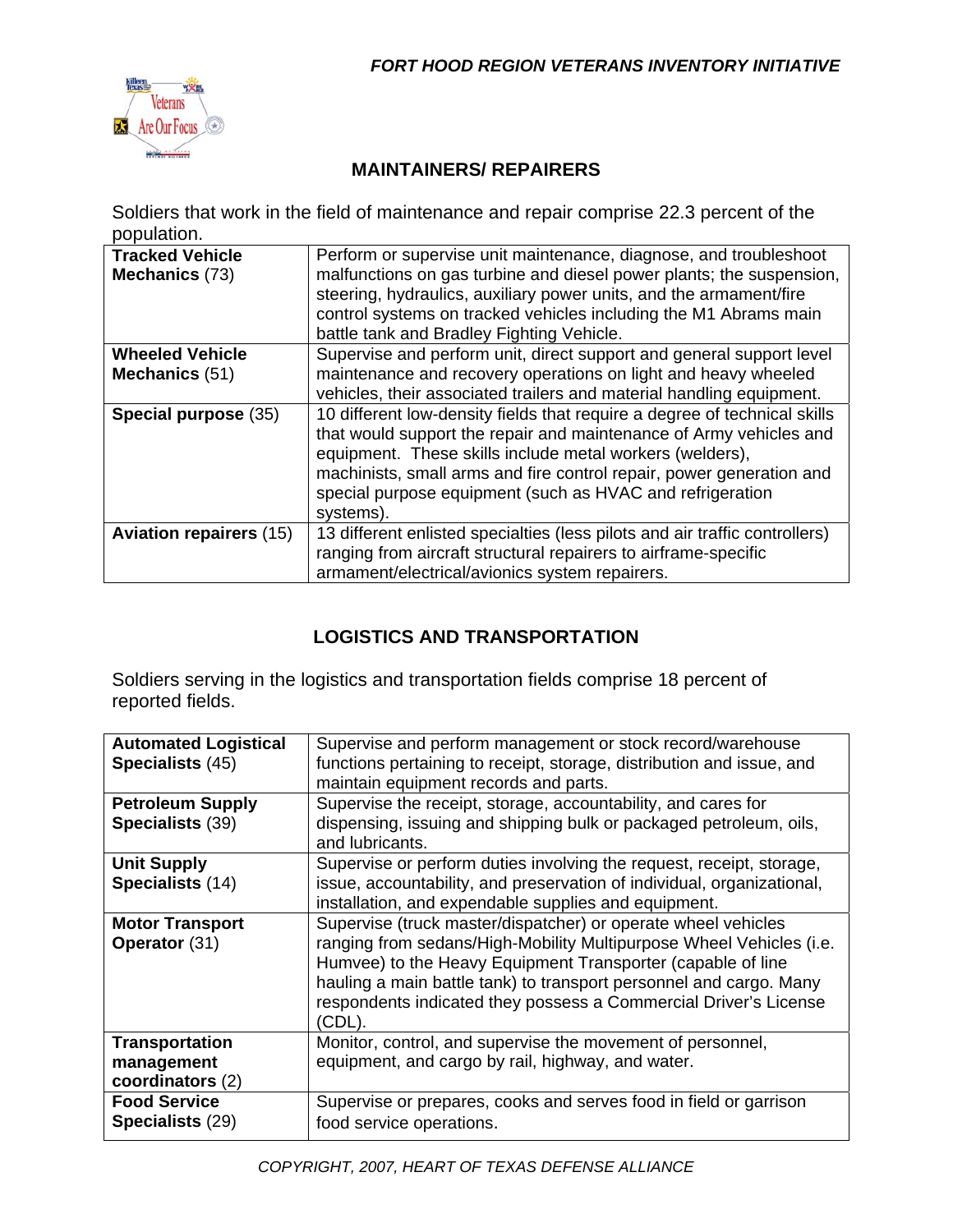

| <b>Shower/Laundry and</b><br><b>Clothing Repair</b><br>Specialists (4) | Supervise or performs personnel laundry and shower operations and<br>repairs personnel clothing and light textiles. |
|------------------------------------------------------------------------|---------------------------------------------------------------------------------------------------------------------|
| <b>Water Treatment</b>                                                 | Supervise or performs installation, operation of water purification                                                 |
| <b>Specialists (12)</b>                                                | equipment, water storage and distribution operations and activities.                                                |

#### **INFORMATION TECHNOLOGY AND COMMUNICATIONS**

The information technology and communications field makes up 7.6% of the fields reported.

| <b>Signal Support</b><br><b>Systems Specialist</b><br>(18)                         | Supervise, install, employ, maintain, troubleshoot and assist users<br>with battlefield signal support systems, terminal devices, satellite<br>communications equipment and automated telecommunications<br>computer systems, to include local area networks, wide area<br>networks and routers. Integrate signal systems and networks;<br>performs unit level maintenance on authorized signal equipment and<br>associated electronic devices; train and provide technical assistance<br>to users of signal equipment.                   |
|------------------------------------------------------------------------------------|-------------------------------------------------------------------------------------------------------------------------------------------------------------------------------------------------------------------------------------------------------------------------------------------------------------------------------------------------------------------------------------------------------------------------------------------------------------------------------------------------------------------------------------------|
| <b>Information</b><br><b>Technology Specialist</b><br>(12)                         | Supervise, install, operate and perform unit level maintenance on<br>multi-functional/multi-user information processing systems,<br>peripheral equipment, and associated devices. Perform analyst and<br>information assurance functions and conducts data system studies.<br>Perform Information Services Support Office (ISSO) duties of<br>printing, publications, records management and Communication<br>Security (COMSEC) custodian functions and certification authority<br>duties in support of the Defense Message System (DMS). |
| <b>Telecommunications</b><br><b>Operations (12)</b>                                | Plan, coordinate, configure, direct, integrate and supervise the<br>installation, operation, maintenance, and management of<br>telecommunications systems and networks, and oversee information<br>systems support functions for command, control, communications,<br>and computers (C4) used at all echelons of the Army                                                                                                                                                                                                                 |
| Multi-channel<br><b>Transmission Systems</b><br><b>Operator-Maintainer</b><br>(10) | Supervise, install, operate and perform unit level maintenance on<br>multi-channel line-of-site and tropospheric scatter communications<br>systems, communications security (COMSEC) devices, and<br>associated equipment                                                                                                                                                                                                                                                                                                                 |

#### **MEDICAL**

Personnel in the medical field make up 5% of the reported fields.

| <b>Health Care Specialist</b> | Provide emergency medical treatment, limited primary care, force       |  |
|-------------------------------|------------------------------------------------------------------------|--|
| (31)                          | health protection, evacuation in a variety of operational and clinical |  |
|                               | settings from point of injury or illness through the continuum of      |  |
|                               | military health care under the supervision of a physician, nurse, or   |  |
|                               | physician's assistant. As a field combat medic, provides emergency     |  |
|                               | medical care/treatment at point of wounding on the battlefield or to   |  |
|                               | battle and non-battle casualties during wartime.                       |  |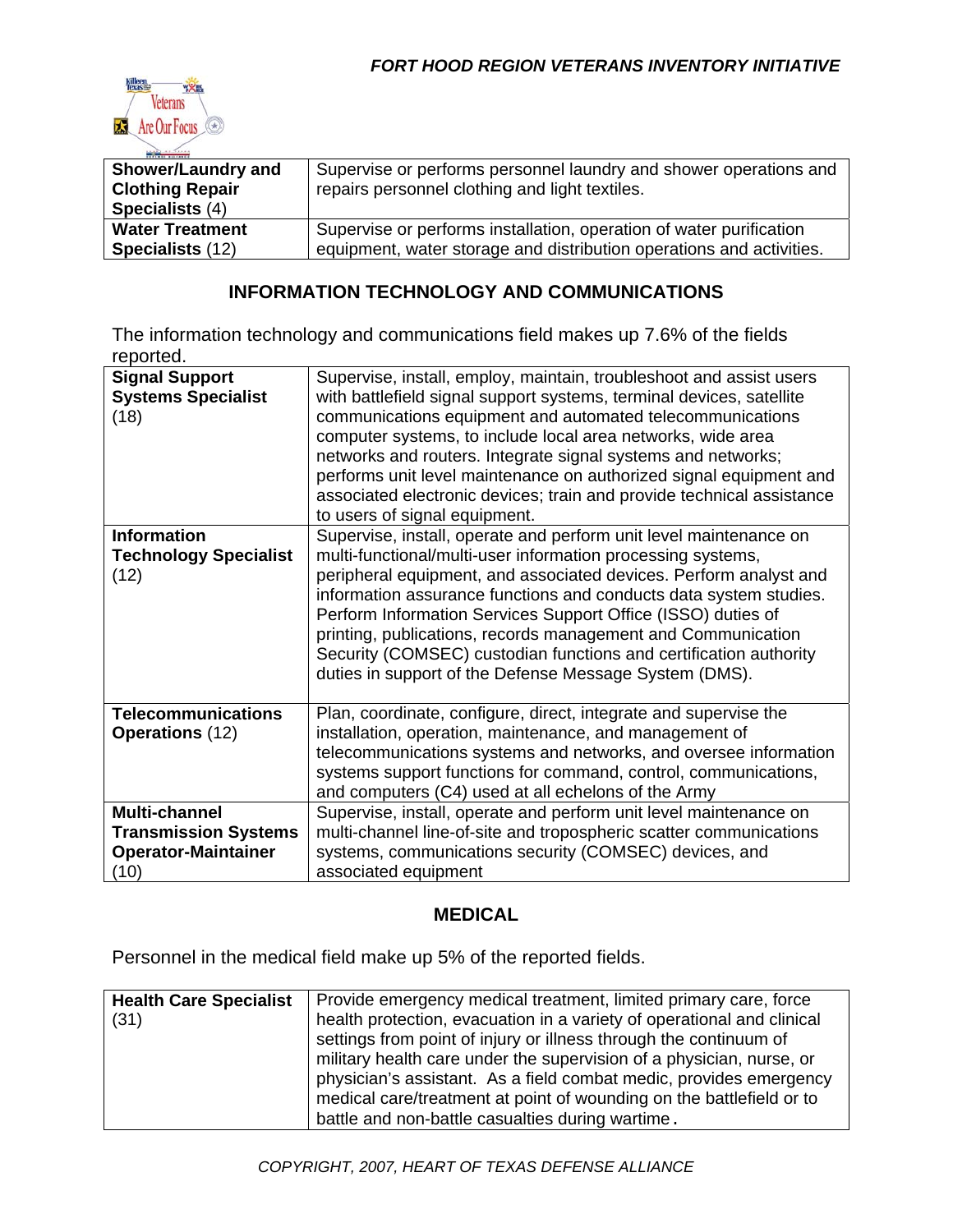

**Other** (9) **3 Dental Specialists, 3 Medical Logistics Specialists, 3 Medical** 

Laboratory Specialists, and 3 Officers whose specialty was Health Service Administration

**E. DESIRED POST- MILITARY SERVICE EMPLOYMENT:** Respondents are asked to indicate the type (or types) of post-military employment they desire. In order to standardize input for ease of analysis, the survey provides 12 broad categories conforming to industry categories found in the North American Industrial Classification System (NAICS), but respondents may write in and/or amplify any area not listed. The data indicates for all respondents the top four categories of post-service employment desired are<sup>2</sup>:

#### **SOLDIER SPOUSE**

| 1. Management:      | 3:          |
|---------------------|-------------|
| 2. Law Enforcement: | 31          |
| 3. Administrative:  | 24          |
| 4. Transportation:  | $2^{\cdot}$ |
|                     |             |

- 1. Management: 328 1. Administration 173
- 12 2. Medical 156
- 47 3. Management 134
- 18 4. Education 101

For only those respondents who are retirement eligible, the top four categories of desired post-service employment are:

- 1. Administrative: 80 responses
- 2. Communications: 35 responses
- 3. Education: 33 responses
- 4. Management: 29 responses

Officers and Non-Commissioned Officers eligible to retire have spent many years leading increasingly larger and more complex organizations, are graduates of an Army Professional Education system that focuses on developing their leadership skills, and have demonstrated success as a result of their longevity of service. In most cases, their skills would include human resource development, supervision of large numbers of subordinates, fiscal planning, etc. Therefore, Management and Administration are areas of post-service employment that are consistent with their training and experience.

Soldiers leaving the military prior to becoming eligible for retirement have consistently rated Law Enforcement within the top two categories for post-service employment.

 $2$  Employers desiring to hire Fort Hood veterans may post their job announcement on the ACAP website (www.acap.army.mil). Large employers with an employment website can post the URL on the ACAP website which will directly link to their employment website. Employers can also coordinate with the Fort Hood Transition Services Manager (Linda Christ at (254)288-6735) to arrange to recruit potential Veteran employees in person Tuesday through Thursday, and briefly address the TAP workshop (industry they represent, skills they are seeking, availability to discuss job opportunities.)

Employers can place a job posting via "Work In Texas" (www.workintexas.com) – a statewide, internet-based job matching system through the Central Texas Workforce Center (254) 200-2020.

The Texas Veterans Services staff work closely with the Central Texas Workforce Business Services including job development, direct referrals, and military skills-civilian occupations matching. Contact Jerry Butts (Killeen: (254)200- 2026) or Eugene Hall (Temple: (254)773-1607, ext. 4032) for more information.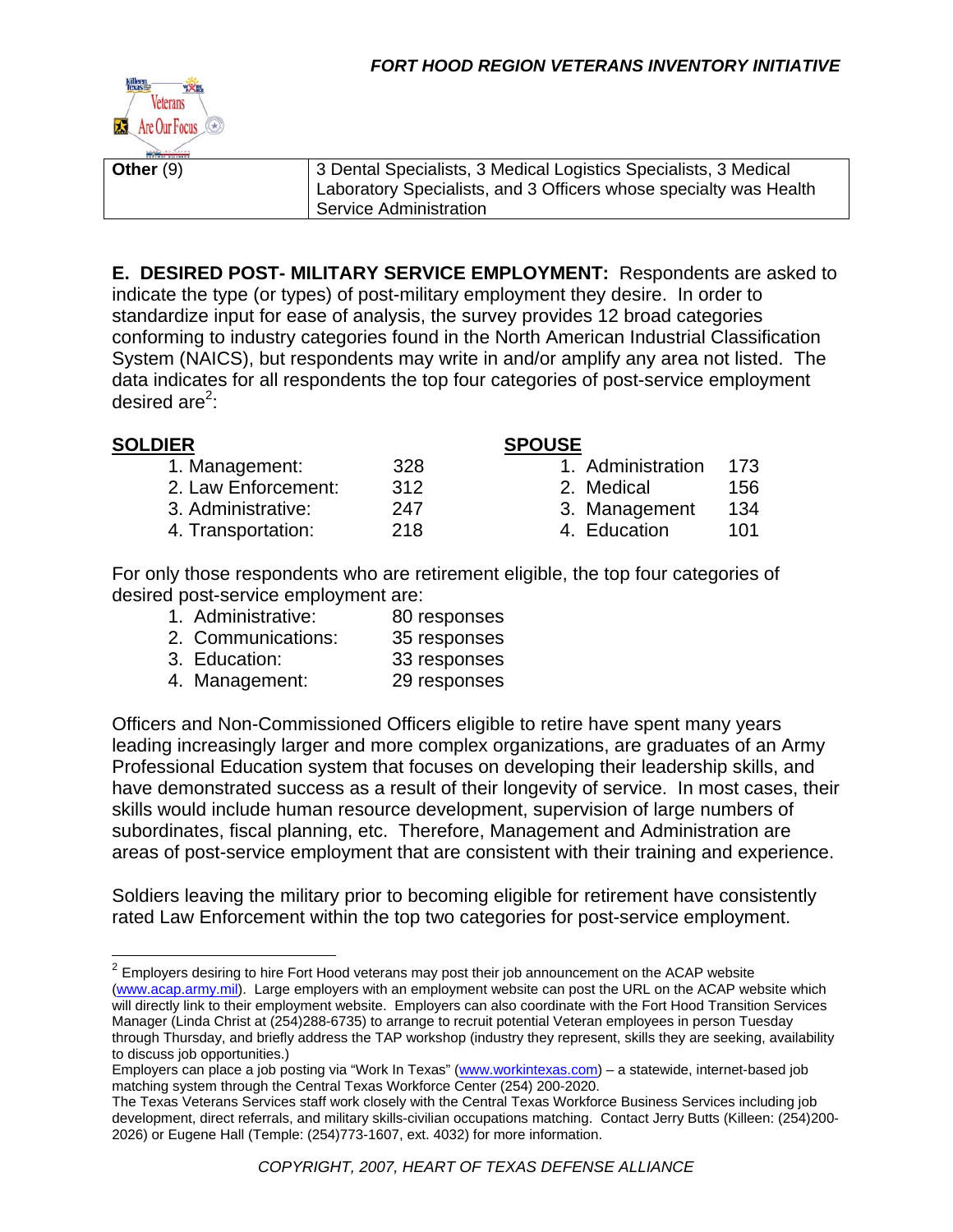

Given the skills of the predominant Military Occupational Specialties (Combat Arms), a high rate of recent combat experience, and advanced educational attainment of the respondents, a wide range of possibilities available in the Law Enforcement area is apparently appealing. The Transportation area most likely reflects the numbers of Motor Transport Operators and Mechanics responding to the survey. The number of retirement eligible soldiers expressing an interest in education as a post military career is higher than in previous quarters.

The Operation Economic Transformation Report identified four "target industries" or clusters that present the Greater Fort Hood Region with immediate opportunities for economic growth:

- o Information Technology
- o Transportation and Logistics
- o Healthcare Services
- o Business Services

Clusters are geographic concentrations of interconnected firms and institutions utilizing related appreciations and serving similar markets. When fully developed, clusters can act as the principal drivers of economic growth and innovation in a region. The report recommended pursing the development of these four clusters through a coordinated strategy of business retention, recruitment and entrepreneurship.

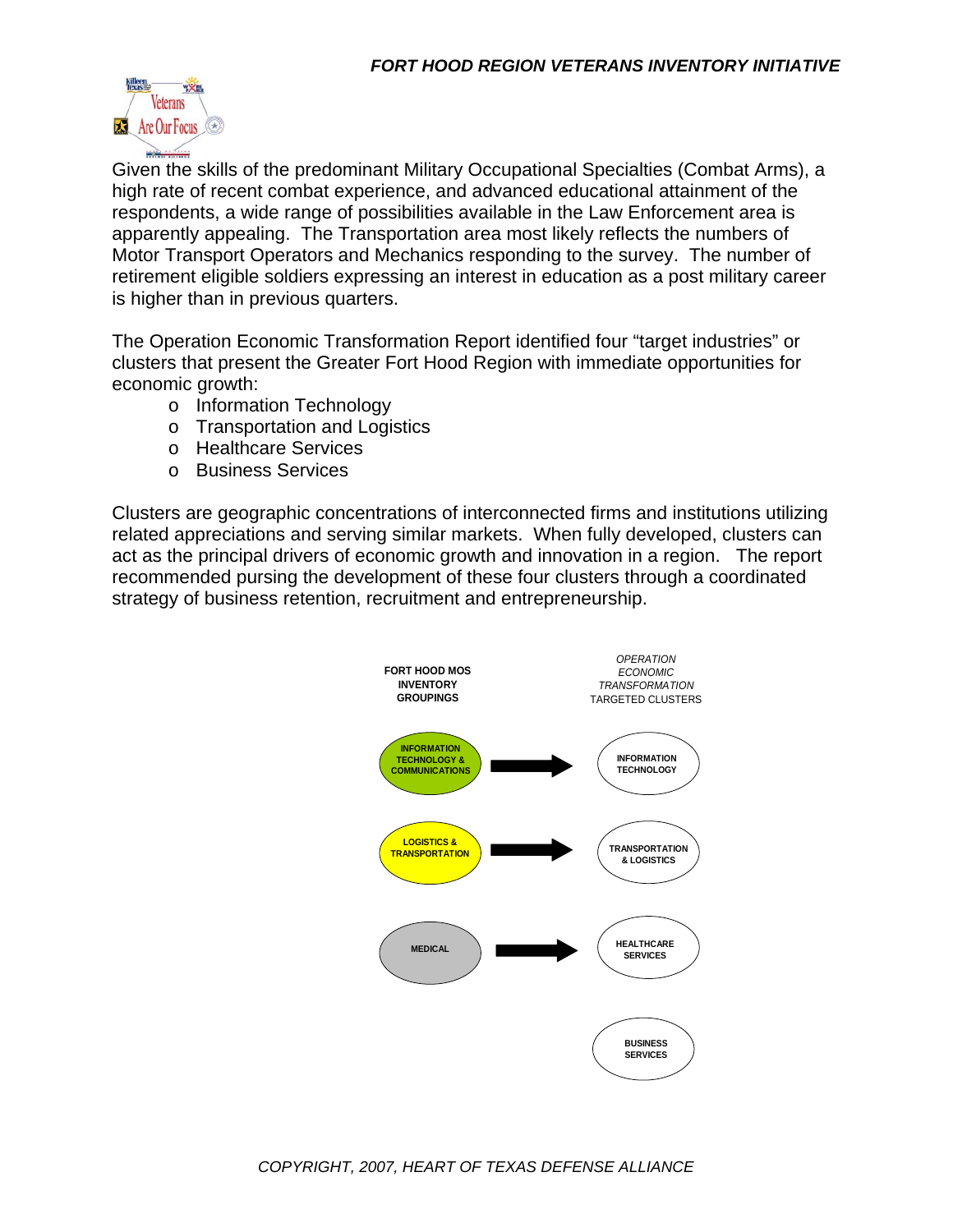

**F. EDUCATION LEVEL OF THOSE REMAINING IN THE REGION:** Respondents were asked to indicate their highest level of educational attainment. Forty four percent of all respondents indicated they had "Some College" or greater. Eleven percent have an Associates degree, and 11 percent have a Baccalaureate degree.

The data depicted below represents only the 411 respondents who indicated they intended to stay in the region upon completion of their service, and is separated by those eligible for retirement and those Soldiers leaving the service that are not retirement eligible.<sup>3</sup>

The data indicates that an overwhelming majority (95.5%) of retirement-eligible respondents who intend on remaining in the region have some post-secondary education. 48 percent list their highest education level as "Some College", and 30 percent have received their Associates degree. 59.7 percent of non retirement-eligible Soldiers have post-secondary education, with 50 percent indicating they have "Some College."



1. When the highest level of educational attained by Soldiers leaving the service at Fort Hood is expressed as a percentage of all respondents (rate of educational attainment) and compared to educational attainment for Bell County Texas and the state of Texas as a whole, the following comparison can be made<sup>4</sup>:

 $3$  Data is for 185 retirees and 226 non-retirement eligibles;

<sup>&</sup>lt;sup>4</sup> Source: Texas Higher Education Coordinating Board; also cited on the Texas A&M University Real Estate Center – Market Overview 2008.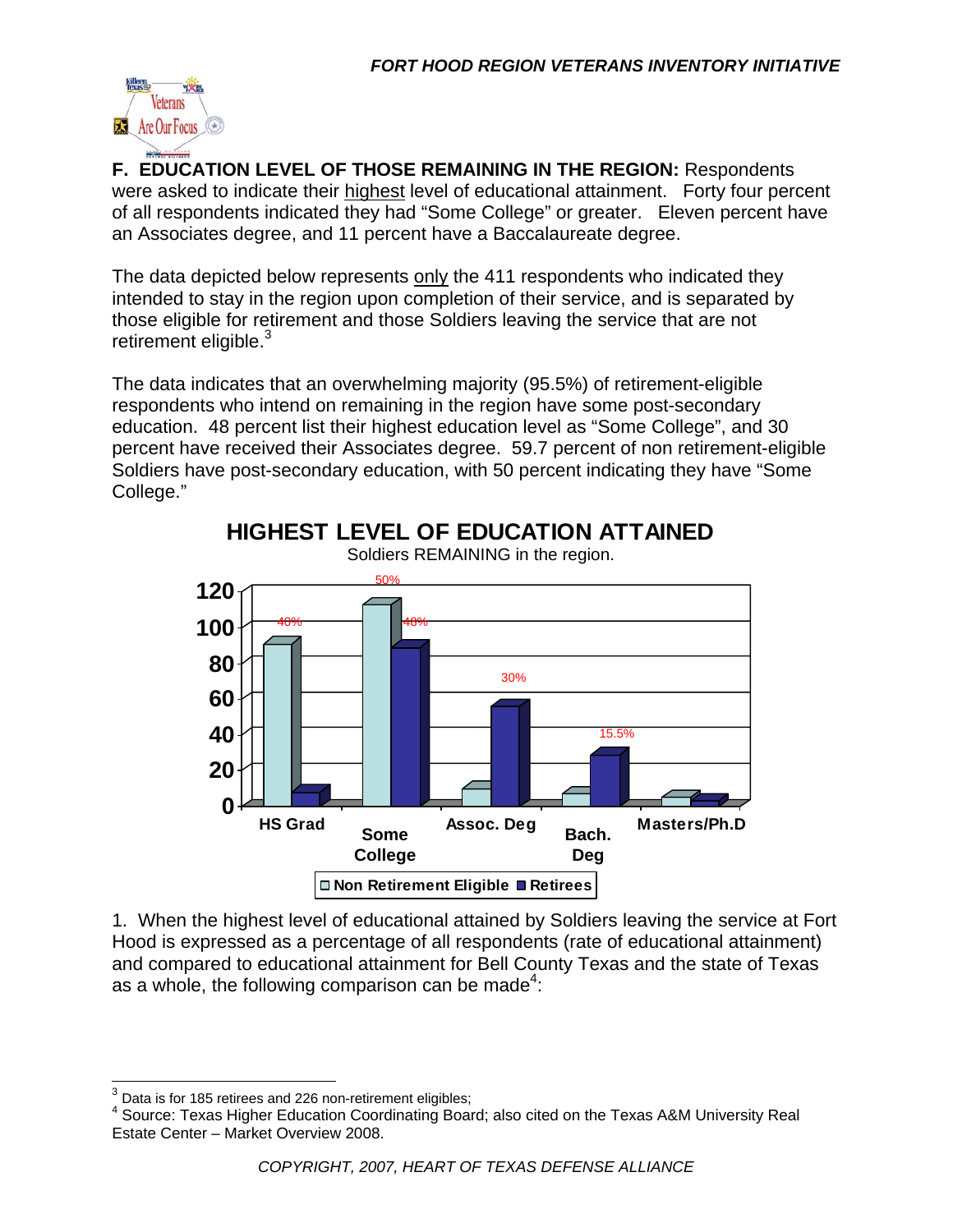

The data indicates Soldiers are better-educated than their civilian counterparts, both in the region and statewide. This is reflective of a high degree of self initiative and demonstrates that Soldiers willingly embrace the notion of lifelong learning. Continuing education is an important component to retention, and it is routine for Soldiers to perform in an increasingly sophisticated and technical operating environment in the execution of their duties.



#### **EDUCATIONAL ATTAINMENT COMPARISON**

2. There have been numerous recent media reports indicating the educational attainment of soldiers entering the Army has decreased the past few years. The data below, compiled by the Heritage Foundation based on 2006 Defense Manpower Data Center and U.S. Census Bureau statistics, indicate the high school graduation rates of soldiers entering the Army exceeds that of the U.S. population while the number of new Soldiers with "Some College" or higher is less. However, it is apparent from the far right column of the table that non-retiring Soldiers separating from the Army at Fort Hood have pursued higher education while serving the military. Fifty percent have "some college" (compared to 32.2% of their civilian counterparts) and 9.7 percent have an Associates degree or higher compared to 6.8% of their civilian counterparts.

#### **Educational Attainment of Non-Prior Service Enlisted Troops**

|                             | 2007 Recruits | US 18-24 yr.   | All Fort Hood |
|-----------------------------|---------------|----------------|---------------|
|                             |               | old Population | respondents   |
|                             |               |                | (non-retires) |
| No High School Diploma      | 1.4           | 20.8           |               |
| <b>High School Graduate</b> | 91.8          | 36.1           | 100           |
| Some College, No Degree     | 2.6           | 32.2           | 50            |
| Assoc. Degree or Greater    | 4.2           | 6.8            | 9.7           |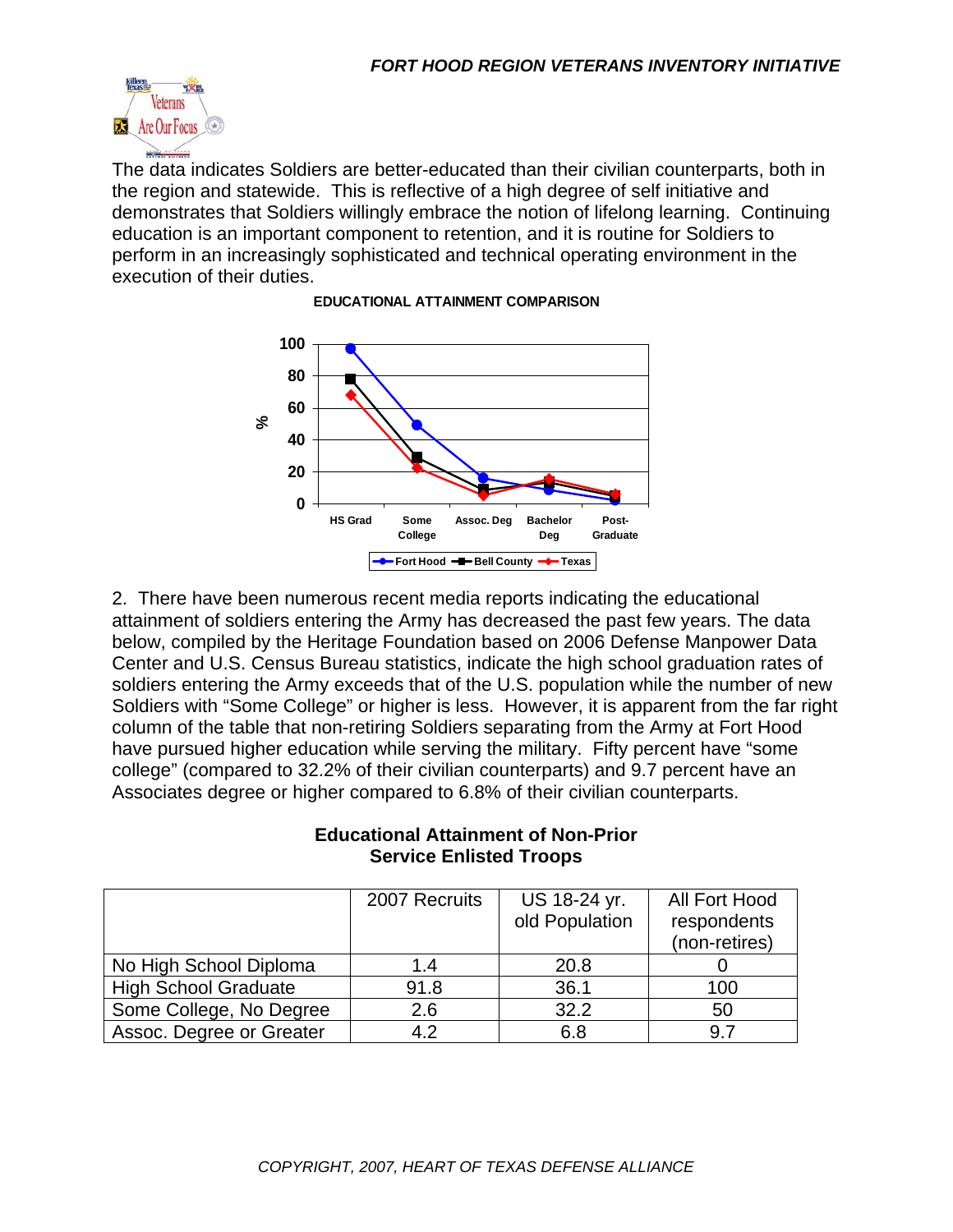

**G. DESIRED "QUALITY OF PLACE" IMPROVEMENTS:** An important consideration in retaining a talented military Veteran workforce in the Central Texas region upon their separation is how they perceive "Quality of Place."

1. Respondents were asked to indicate the improvements they would desire (their perception of the Central Texas Quality of Place) in the general areas of higher education, retail shopping, health care, entertainment, child care, or "other" that would positively affect their decision to remain in the region. 21 percent of respondents listed entertainment, followed by higher education (19.8%) and housing (17.4%). Less than 10 percent of respondents listed retail shopping, health care, and child care as Quality of Place factors they perceived needed improvement.

2. The most frequently recurring response was "other." The survey affords respondents the opportunity to provide additional written comments, and the most often-noted areas respondents perceive needing improvement are:

a. more pay/better jobs (90 comments)

b. crime rate/ traffic/congestion (64 comments, of which 29 specifically

commented that the crime rate was too high)

c. family/ community activities- (32 comments, mostly citing a lack of children and family-oriented recreation and entertainment)

 Note: Entertainment and higher education are general survey categories, but respondents have consistently provided amplifying comments on both of those areas. Desired improvements in entertainment remained ahead of higher education and housing for the second quarter in a row. There were at least seven specific comments from respondents that indicated the upper-level/ graduate educational opportunities were insufficient. "More", "better", "bigger", "reputable" were commonly-used adjectives used to describe the perceived need of post-secondary education opportunities in the region.

3. Perceptions versus reality. Specific comments separating Soldiers cite as desired improvements to the Central Texas "Quality of Place" remain consistent from previous reports. As 75 to 80 percent of Fort Hood Soldiers reside in the communities of Central Texas (98% within 10 miles of the Fort Hood main gate), the comments reflect their perceptions of areas where improvements might further influence their decision to remain in the region when their military service ends. As *Operation Economic Transformation* points out, "Economic development planning that is responsive to new opportunities…recognizes the increasing importance of quality of place in the attraction and retention of business and workers. Quality of place is about providing options, not just for current residents, but for those who will be residents in the future." Veterans ending their service at Fort Hood are clearly a talented and educated workforce worth retaining in the Central Texas region, and their perceptions of Quality of Place improvements are important feedback to be considered in future planning. We will continue to monitor the responses for any significant changes in subsequent reports.